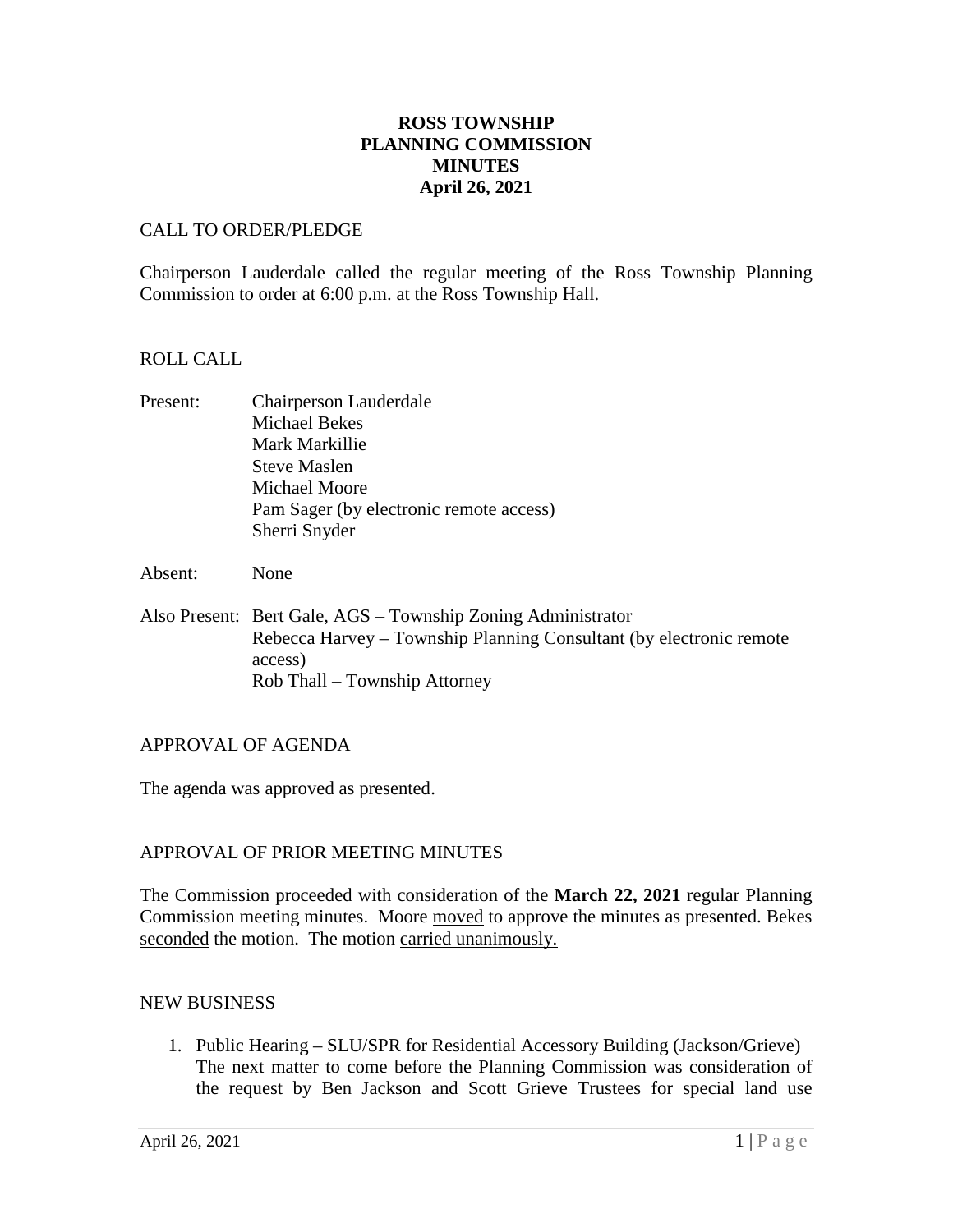permit/site plan review for the proposed construction of an accessory building that will exceed the maximum rear yard lot coverage allowed. The subject property is located at 7974 Foxboro Lane and is within the R-R District.

Chairperson Lauderdale opened the public hearing.

Gale provided an overview of the request, explaining the applicant's proposal to construct a 32 ft x 48 ft accessory building on the subject 4-acre parcel. He noted that the accessory building is proposed to be located behind the existing house, as required, but that the location of the house has created a relatively small rear yard. This has resulted in the proposed accessory building providing a rear yard coverage of 8.7%, exceeding the 5% allowed by Article 15.

Ben Jackson was present on behalf of the application and provided additional detail on the existing conditions of the subject property.

Mr. and Mrs. Armanini, neighboring property owners, expressed concern regarding the visual impact of the accessory building given the building size; the architectural fit in the neighborhood; and the impact of the related clearing/tree removal on their view of the land as trees and shrubs.

Jackson noted an understanding of the concern expressed and offered to work with the neighbors regarding site clearing and the retention of vegetative buffers. He also cited the April 7, 2021 approval received from the Foxboro architectural control committee for the construction of the barn.

The Armanini's inquired who comprised the architectural control committee. Mike Bowman, developer of Foxboro, stated that he and his wife comprise the committee and that they reviewed the plans for the barn and provided approval for the barn construction in an email to the applicant dated April 7, 2021.

No further public comment was offered on the matter and the public comment portion of the public hearing was closed.

The Commission proceeded with a review of the application pursuant to Section 18.4 D. – Residential Accessory Buildings/Structures. The following was noted:

- the proposed accessory building fails to comply with lot coverage requirements and is allowable as a special land use;
- the proposed accessory building is located in excess of 5 ft from all lot lines:
- the accessory building is proposed for accessory residential use;
- a variance is not requested/required for the proposed accessory building; and,
- adequate application material has been presented to allow for site plan review pursuant to Article 21, noting the clarification provided by the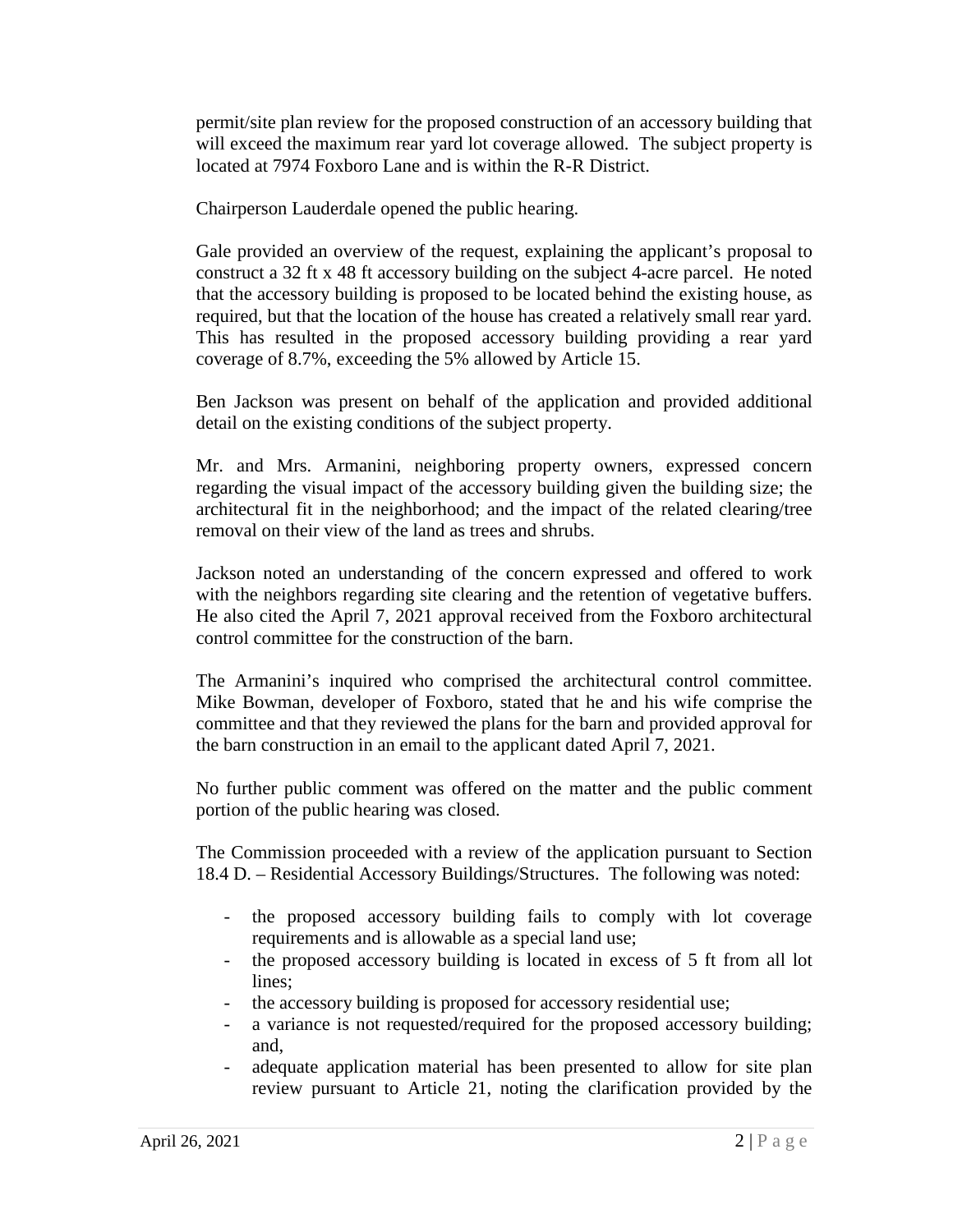applicant regarding the north arrow/scale and existing conditions (setbacks/height/dimensions of existing building, dimension of existing driveway, and r.o.w. width of abutting roadway).

In consideration of the Special Land Use Criteria set forth in Section 19.3, the Commission concluded the following: the proposal meets the standards of Section 18.4 D., with the exception of the rear yard lot coverage requirement; the proposed building will not result in an overall lot coverage in excess of the maximum allowed; the accessory building/property can be served adequately by utilities/services; the applicant has offered to work with the neighbor to address visual impact concerns; and, the proposed accessory building will be compatible in size, height and character with the principal dwelling on the site and with other residential properties in the area.

It was noted that the site plan presented was acceptable (per Section 18.4 D.4.) and that the proposal meets the Site Plan Review Criteria set forth in Section 21.6.B., with specific reference to the applicant's offer to work with neighboring property owners on minimizing visual impacts and the buffering elements (existing on-site vegetation) of the proposal.

It was reiterated that the above findings were based on the application documents presented and representations made by the applicants at the meeting.

Markillie then moved to grant Special Land Use Permit/Site Plan Approval for the proposed accessory building on the subject property based upon the review findings of Section 18.4 D. – Residential Accessory Buildings/Structures, Section 19.3 – Special Land Use Criteria, and Section 21.6 – Site Plan Review Criteria. Moore seconded the motion. The motion carried unanimously.

2. Public Hearing – SLU/SPR for Residential Accessory Building (Sikma)

The next matter to come before the Planning Commission was consideration of the request by Steve and Jodi Sikma for special land use permit/site plan review for the proposed construction of an accessory building in the front yard. The subject property is located at 13910 East C Avenue and is within the R-R District.

Chairperson Lauderdale opened the public hearing.

Gale provided an overview of the request, explaining the applicant's proposal to construct a 40 ft x 60 ft accessory building in front of the residence on the subject 10-acre site. He noted that the residence is currently under construction on the property and is located 195 ft from East C Avenue. The accessory building, though proposed to be set back 73 ft from East C Avenue, will be situated between the residence and the roadway (in the front yard). Gale referenced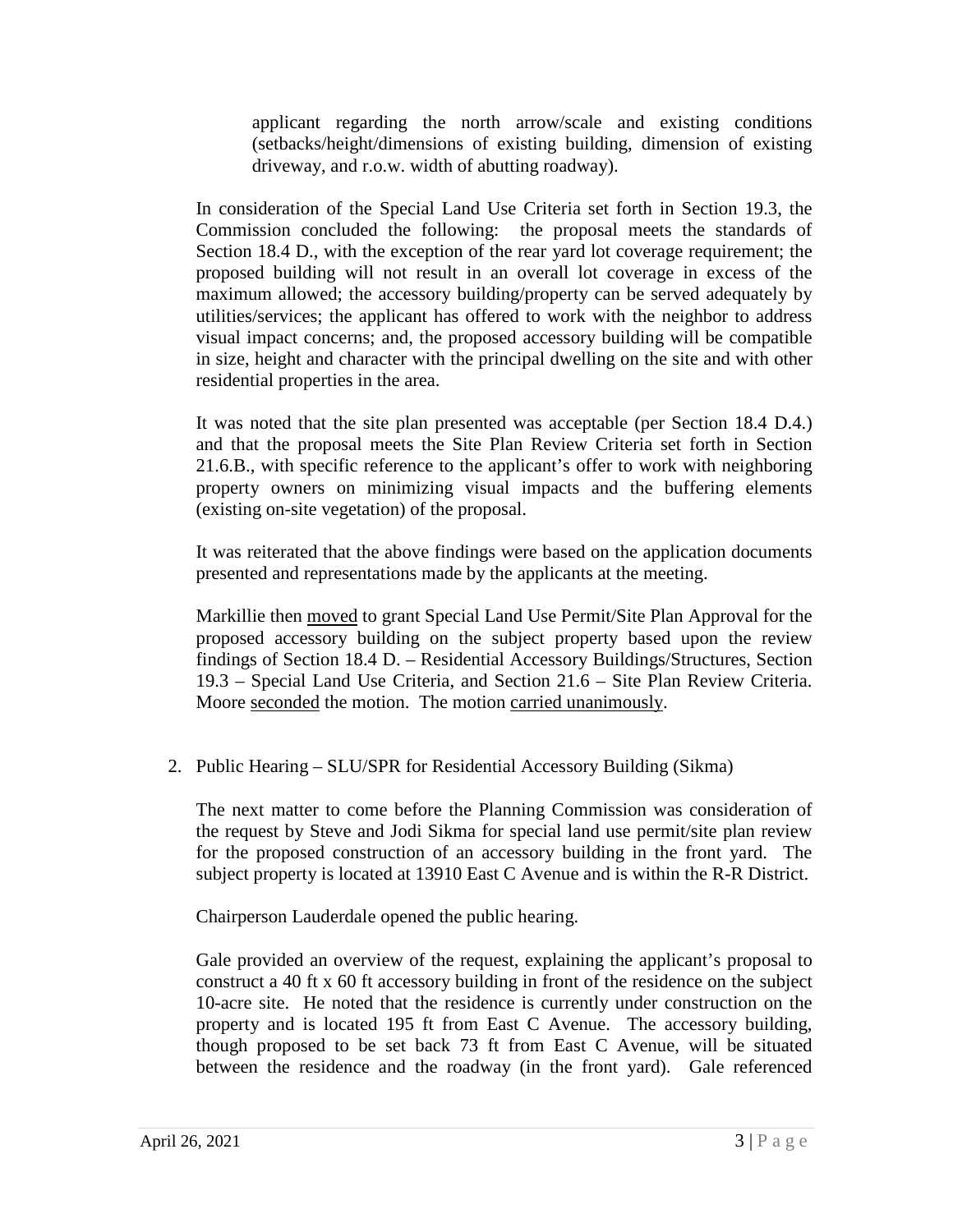Section 18.4 C. which requires that an accessory building be located 'only in the rear and/or side yard'.

Steve Sikma was present on behalf of the application. He stated that the slope of the property and the presence of a power line extending through the middle of the site guided the location of the house. He further noted that a drain field occupies much of the rear yard, limiting the area available to locate the accessory building behind the house.

Sikma reiterated that the proposed accessory building will be provided a 73 ft setback, greater than the required 50 ft, and will have a tree line between the accessory building and C Avenue. He added that the building has been designed to match the house on the site.

Sikma referenced the hand drawn diagram dated September 29, 2020 provided in the meeting material which showed the proposed 'future barn' in the front yard, noting that he was not advised by the builder that the proposed location was not allowed.

Chairperson Lauderdale raised that Section 18.4 clearly states that an accessory building can only be located in a rear and/or side yard. He questioned how the Planning Commission could consider the proposed front yard location.

Attorney Thall referenced Section 18.4 D. wherein it states that a residential accessory building that 'does not comply with applicable location . . . requirements is allowable as a special land use.' He reminded that the review criteria applicable to a variance request do not apply, but rather the impact-based special land use criteria set forth in Section 19.3 apply.

No public comment was offered on the matter and the public comment portion of the public hearing was closed.

The Commission proceeded with a review of the application pursuant to Section 18.4 D. – Residential Accessory Buildings/Structures. The following was noted:

- the proposed accessory building fails to comply with the location requirement and is allowable as a special land use;
- the proposed accessory building is located in excess of 5 ft from all lot lines;
- the accessory building is proposed for accessory residential use;
- a variance is not requested/required for the proposed accessory building; and,
- adequate application material has been presented to allow for site plan review pursuant to Article 21.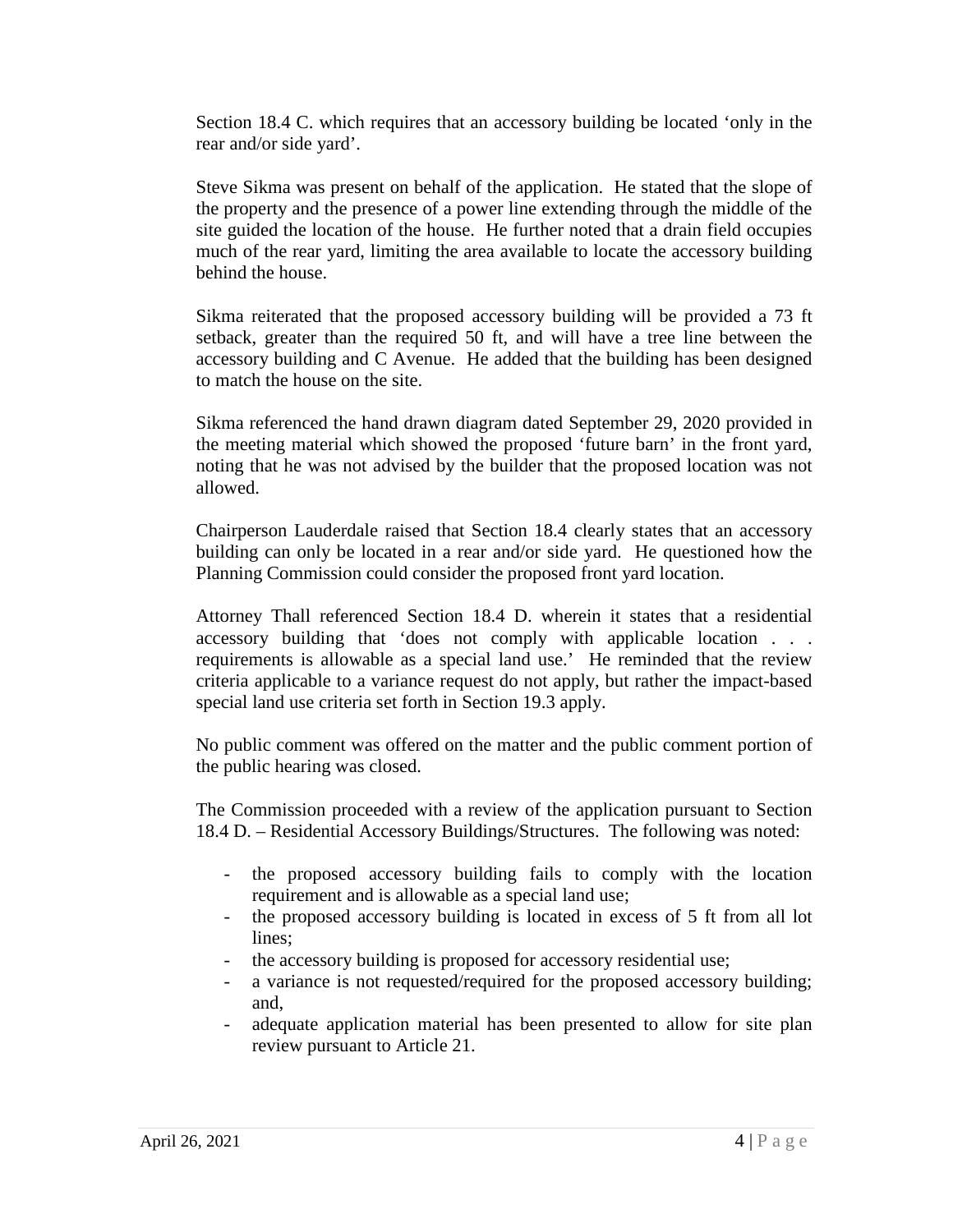In consideration of the Special Land Use Criteria set forth in Section 19.3, the Commission concluded the following: the proposal meets the standards of Section 18.4 D., with the exception of the front yard location requirement; the subject property is 10 acres in area and the proposed building location exceeds applicable setback requirements; the proposed building location will not require disturbance to the grade of the site nor involve the removal of trees along the property lines; the accessory building/property can be served adequately by utilities/services and the existing driveway; and, the proposed accessory building will be compatible in size, height and character with the proposed principal dwelling on the site.

It was noted that the site plan presented was acceptable (per Section 18.4 D.4.) and that the proposal meets the Site Plan Review Criteria set forth in Section 21.6.B.

It was reiterated that the above findings were based on the application documents presented and representations made by the applicant at the meeting.

Chairperson Lauderdale expressed concern regarding the front yard location, noting that a similar request on a neighboring property was recently denied. He further offered concerns that the proposal may result in adverse impacts on adjacent properties.

Bekes inquired as to the details of the similar request referenced that was denied. In further consideration, Chairperson Lauderdale clarified that the request he was remembering was in fact a request for variance approval that was considered by the ZBA. Attorney Thall affirmed that the criteria applied by the ZBA in a variance request are based on findings of unique circumstances and practical difficulty, whereas the special land use criteria are impact-based criteria that focus on findings of compatibility and impact mitigation.

Snyder stated that she is concerned that the Planning Commission was not given any information regarding construction or architectural details for the proposed accessory building and that this concern has been communicated to AGS on previous occasions.

Moore then moved to grant Special Land Use Permit/Site Plan Approval for the proposed accessory building on the subject property based upon the review findings of Section 18.4 D. – Residential Accessory Buildings/Structures, Section 19.3 – Special Land Use Criteria, and Section 21.6 – Site Plan Review Criteria. Maslen seconded the motion. The motion carried 4 to 3, with Chair Lauderdale, Bekes and Sager dissenting.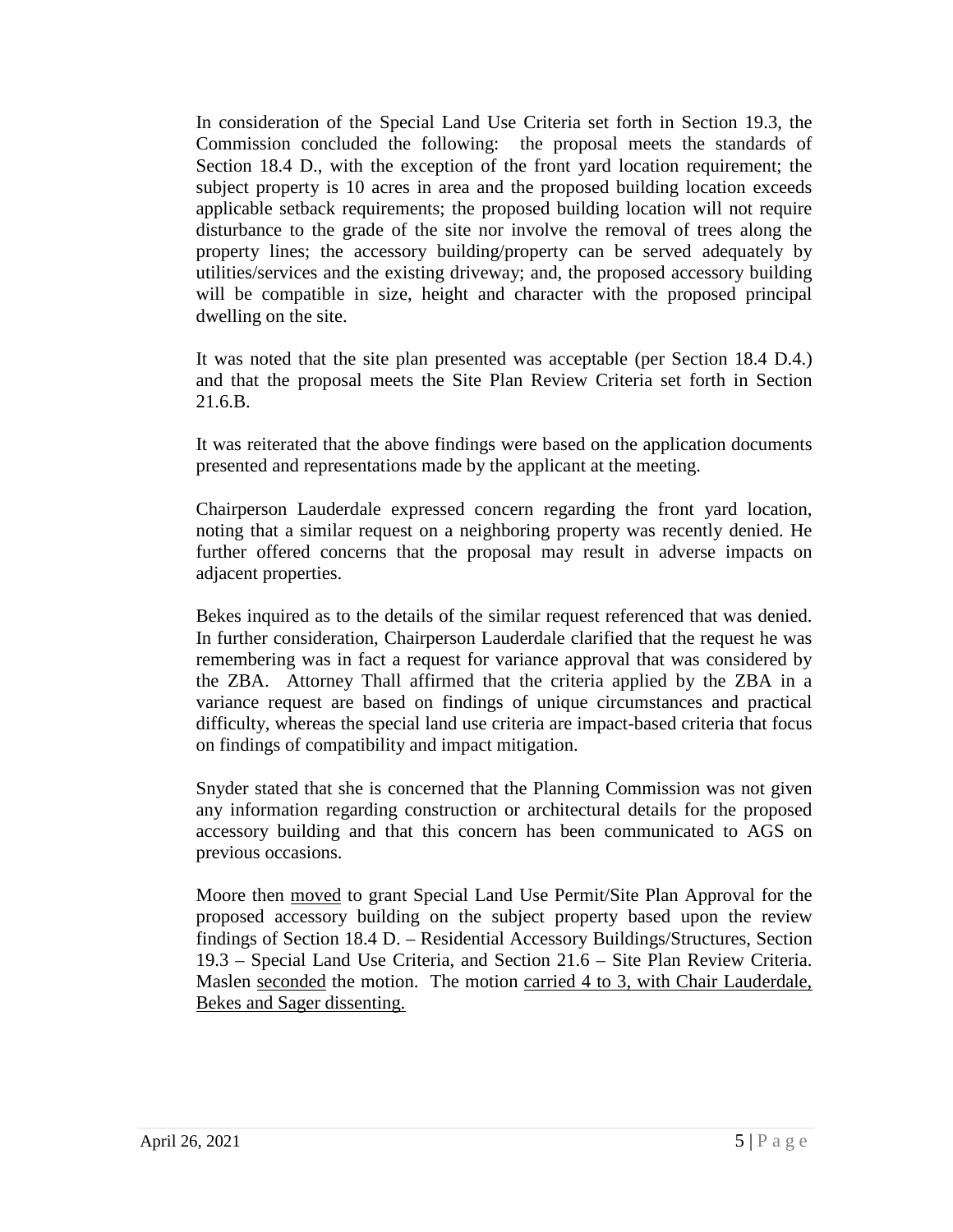3. Public Hearing – Conditional Rezoning for Allendale Park, LLC

The next matter to come before the Planning Commission was consideration of the request by Allendale Park LLC for conditional rezoning of an approximately 0.64-acre parcel from the R-2 District to the C-1 District. The subject property is located at 156/160 East Gull Lake Drive.

Chairperson Lauderdale opened the public hearing.

Attorney Thall provided an overview of the difference between a traditional rezoning request and a conditional rezoning request, noting that in a conditional rezoning request an applicant offers development conditions with an intent to limit any negative impact of the requested rezoning. He explained that a conditional rezoning essentially allows a community to authorize a requested rezoning under specific use or design guarantees offered by an applicant. This then binds development of the subject property to those conditions.

Jack Gesmundo of AVB was present on behalf of the application. He distributed a location map, parcel boundary map, and photos of the subject property to Planning Commission members, and reviewed the following background information:

- the subject property is currently occupied by two rental homes and seven docks with boat slips that are rented out;
- AVB does not currently have an ownership interest in the property (or any connection to the owner) but has recently done work in the nearby Gull Harbor development and feels their approach to residential development would be a good fit for the subject property;
- time was spent with Township staff/consultants to understand applicable zoning ordinance requirements and development options for the property;
- four land use options were then developed and presented in a neighborhood meeting to obtain feedback from surrounding property owners, at which time the residential-only development option received the most support;
- the residential-only development option (three single-family homes) was then fully designed per the zoning ordinance and Township staff review;
- a detailed letter outlining the design elements of the proposal and the site plan were then sent to the surrounding neighbors in preparation for the Planning Commission meeting. He noted that he had received several written letters of support for the proposal from neighboring property owners.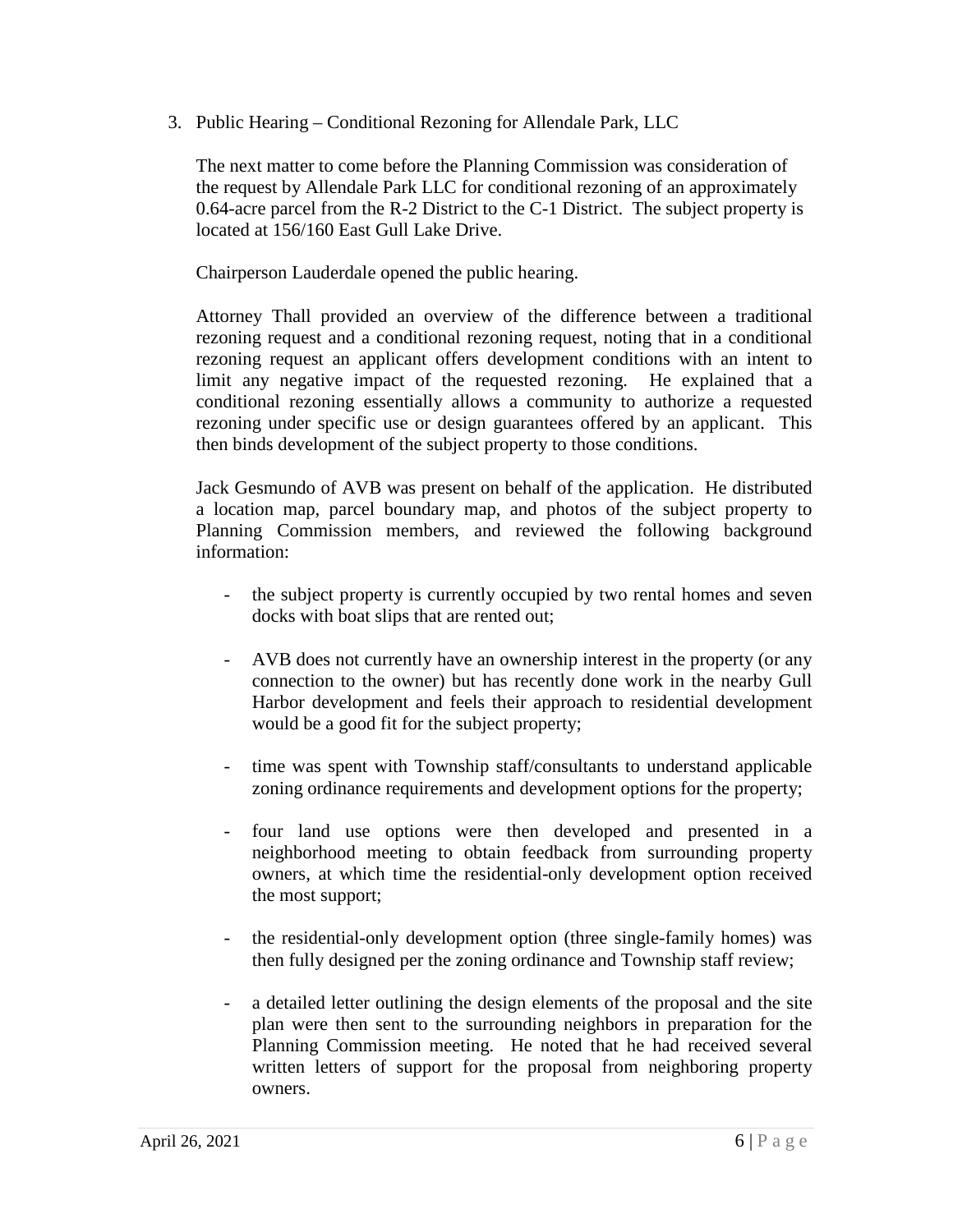Gesmundo then referenced the written offer of conditions dated March 11, 2021; site plan (Concept E); and related architectural rendering provided to the Planning Commission in the meeting material. He explained the request to rezone the subject property from the R-2 District to the C-1 District, with the offer to limit use of the property to three single-family dwellings on three condominium building sites, with each home to be provided a dock.

He highlighted the proposed conditional design features, such as a single driveway, paved driveway/parking, open space along the water frontage, landscaping along the street frontage, increased side setbacks and buried utility lines, explaining that these design features are not required nor can be mandated in the current R-2 zoning.

Gesmundo noted that the proposal will also serve to remove two deteriorating homes with setback encroachments; reduce the existing two driveways on the property to the proposed single driveway; and eliminate the seven docks and current dock slip rental operation.

In response to questions, he informed that a nationally-recognized architect had been retained to design the three houses reflected on the rendering and that existing sight lines were used to guide both the building architecture and the building placement on the property.

Harvey explained that the Planning Commission should be guided by the same principles/criteria that apply to a traditional rezoning request, with consideration of how the offered conditions mitigate concerns that may be associated with the requested C-1 District. She reviewed the Summary of Findings set forth in the Staff Report.

Chairperson Lauderdale then introduced correspondence received from Jim Marolt and from Jean Hanson noting opposition to the requested rezoning and correspondence received from Kevin and Betty Miller in support of the requested rezoning.

Peter Taft, a nearby neighbor, noted his general support of the proposal, but expressed the following reservations:

- the current use of the land is not lawfully nonconforming; it is an illegal use that has been a violation for the last 20 years;
- past actions on the property give rise to concerns about any future proposal;
- would like to see any approval conditioned upon immediate removal of the dock rental operation.

Dave Scott, an adjacent neighbor, stated his opposition to the request, noting that rezoning the property to the C-1 District will open up the property to weekly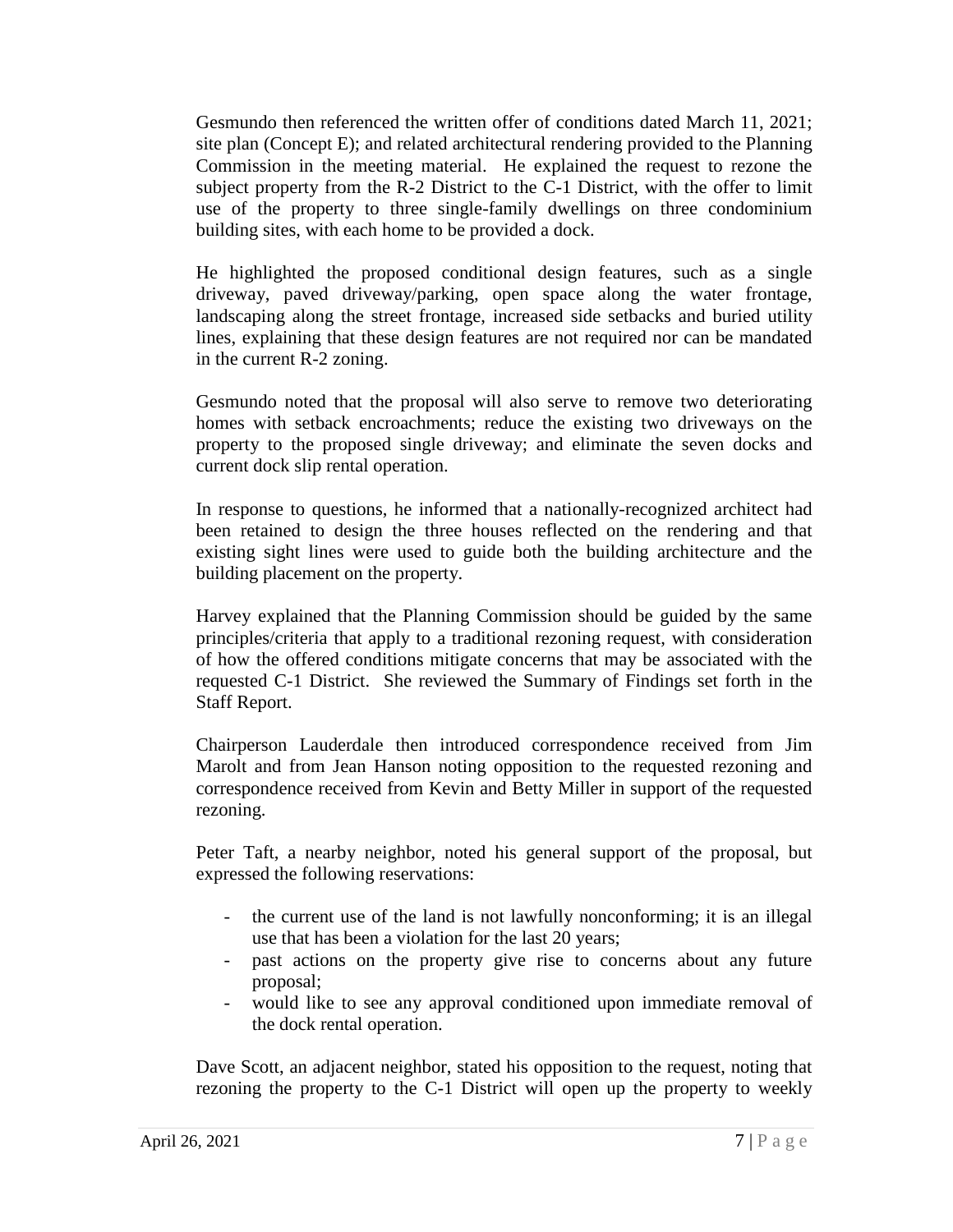rentals. He also noted that he believes the existing R-2 District allows for the proposed three single-family dwellings and that there is no need to open up the area to commercial zoning to accommodate the proposal.

Mike Sullivan stated that the proposal would certainly be better that the existing land use on the property, but that he feels the request would result in 'spot zoning', which is not supported by the Master Plan. He also recommended that a more detailed site plan of the proposal be required.

Valli McDougal stated that she supports the use proposal but questions why the property could not stay in the R-2 District and the applicant simply be granted variances. She stated that she too would like to see any approval to rezone conditioned upon the removal of the marina this summer.

Pat Lennon, attorney for the applicant, stated that he thinks all agree that nobody likes the existing use of the property and that the proposed use is desirable. He commented that the offer of conditions and the related site plan effectively address all issues that have been raised, and also have the added benefit of:

- restricting the use of the property to single-family residential, which is not a limitation in the R-2 District;
- subjecting the rezoning to revocation if there is a violation of the approval; and
- removing the current property owner's claim that the dock slip rental operation is a lawful nonconformity.

Lennon also reminded that if conditionally-rezoned, the Ordinance requires that a conditional rezoning agreement be prepared and recorded so that the conditions of the rezoning are on title. Further, the proposal would remain subject to site plan review where additional design detail is provided and reviewed.

In response to questions, Township Attorney Thall affirmed the requirement to prepare/record a conditional rezoning agreement and that a violation of a conditional rezoning agreement is grounds for revocation.

Attorney Thall then clarified that the proposed conditional rezoning would not constitute a 'spot zone' because it is both supported by the Master Plan and, in proposing to limit the use to single-family residential, is not proposing a use that is inconsistent with the residential zoning/land use in the area.

Regarding concerns expressed about the potential for short term rental activity if rezoned, Attorney Thall noted that currently the Township does not allow the use of a single-family dwelling for short term rental. Accordingly, the proposed conditional rezoning would not serve to allow short term rental units on the property.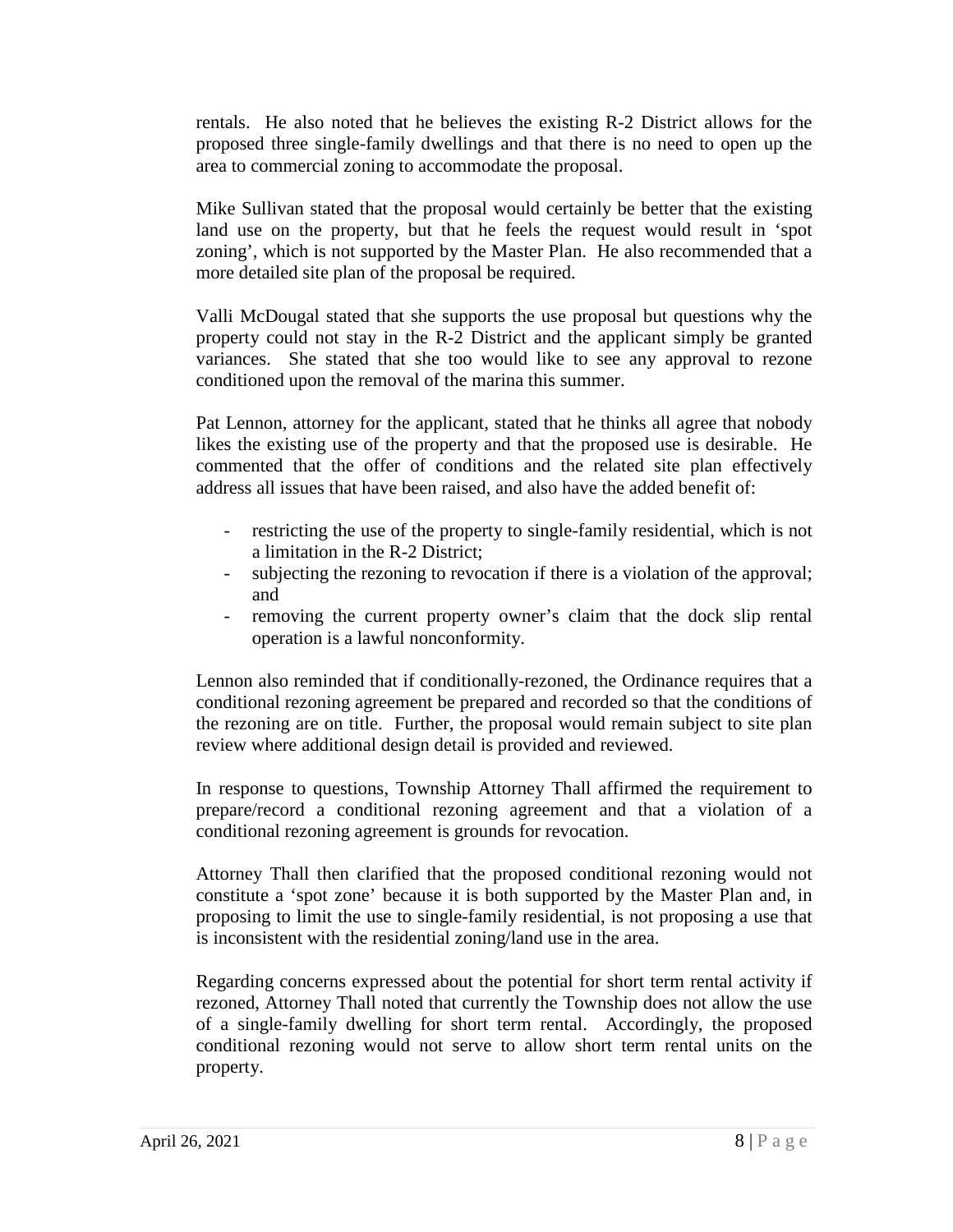Chairperson Lauderdale requested explanation of the effect the requested rezoning would have on the status of the existing use of the property. Attorney Thall confirmed that the proposed conditional rezoning of the property would essentially remove, by consent, any lawful nonconforming status of the current use of the property.

No further public comment was offered on the matter and the public comment portion of the public hearing was closed.

The Commission proceeded with a review of the application pursuant to Section 25.3 – Conditional Rezoning. It was determined that the application and offer of conditions meet the standards applicable to a conditional rezoning, noting specifically that the applicant has voluntarily offered in writing conditions related to the rezoning request, and that the offer of conditions does not 'purport to authorize a use not permitted in the requested C-1 District'. In consideration of Section 10.6 – C-1 District Site Development Standards, it was further concluded that the March 11, 2021 offer of conditions and related site plan demonstrate that the basic design elements of the proposed development are consistent with the design objectives/standards of the C-1 District.

In review of the Summary of Findings, the following conclusions were noted:

- 1. The Ross Township Master Plan classifies the subject site as Commercial; the requested rezoning is supported by the Plan.
- 2. C-1 zoning is present opposite and south of the subject site; the requested rezoning is compatible with zoning in the surrounding area.
- 3. The C-1 District allows small-scale mixed-use development, specifically single-, two- and three-family dwellings and convenience and specialty commercial land use; the C-1 District is designed to be compatible with residential zoning/land use.
- 4. The proposed conditional rezoning offers to limit use of the subject property to 'single-family dwellings'; as such, the proposed conditional rezoning is compatible with the residential zoning/land use in the area.
- 5. The proposed conditional rezoning offers a development scenario that is consistent with the design elements of the requested C-1 District, such as:
	- Common access (single driveway)
	- On-site/shared parking arrangement
	- Building orientation/architectural features
	- Waterfront greenbelt (buffer)
	- Streetscape/site landscaping
	- Underground utilities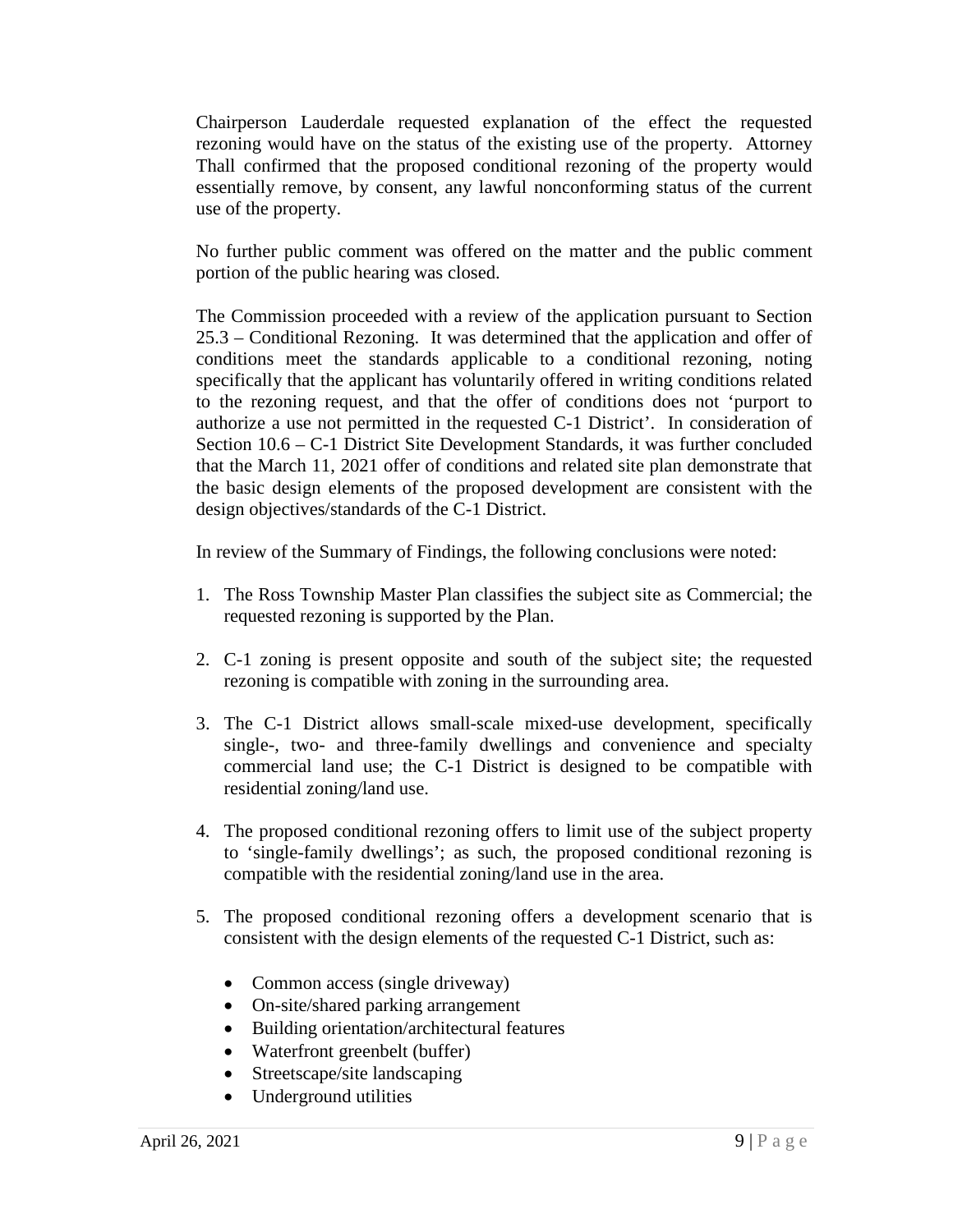- 6. The proposed conditional rezoning offers a development scenario with design elements that 1) cannot be required in the existing R-2 District, and 2) are not achievable when sold/developed as separate sites.
- 7. The proposed conditional rezoning will result in an improvement of existing conditions, namely:
	- Removal of existing deteriorating buildings (homes)
	- Replacement of seven docks used for rental w/ three private docks
	- Concrete surface for access/parking
	- Elimination of two nonconforming setbacks (encroachments)

Bekes questioned the applicant when the existing docks are planned to be removed if the rezoning was to be approved. Attorney Thall stated that the conditional rezoning application is a separate matter from enforcement related to the existing use of the property. He explained that the Township cannot tie the rezoning of the property to any current zoning violation concerning the property.

Sager asked if there is a minimum number of homeowners required to establish a site condominium homeowner's association. Attorney Thall advised that the proposed three-unit (building site) development qualifies as a site condominium development that will be executed through a master deed, and may include the establishment of a homeowner's association.

It was reiterated that the above findings were based on the application documents presented and representations made by the applicant at the meeting.

Chairperson Lauderdale then moved to recommend approval of the request to conditionally rezone the subject property from the R-2 District to the C-1 District as proposed in the March 11, 2021 Offer of Conditions and related Site Plan/Architecture Rendering. The recommendation to approve is based upon the review findings of Section 25.3 – Conditional Rezoning and the Summary of Findings noted above. Bekes seconded the motion. The motion carried 6 to 1, with Sager dissenting.

## UNFINISHED BUSINESS

1. 2020-2021 Planning Commission Annual Report

Chairperson Lauderdale stated that the Annual Report had been reviewed at the March meeting. He noted that the revised Report provided in the meeting material reflects all requested revisions and is ready for acceptance.

Bekes then moved to accept the 2020-2021 Planning Commission Annual Report, as revised. Snyder seconded the motion. The motion carried unanimously.